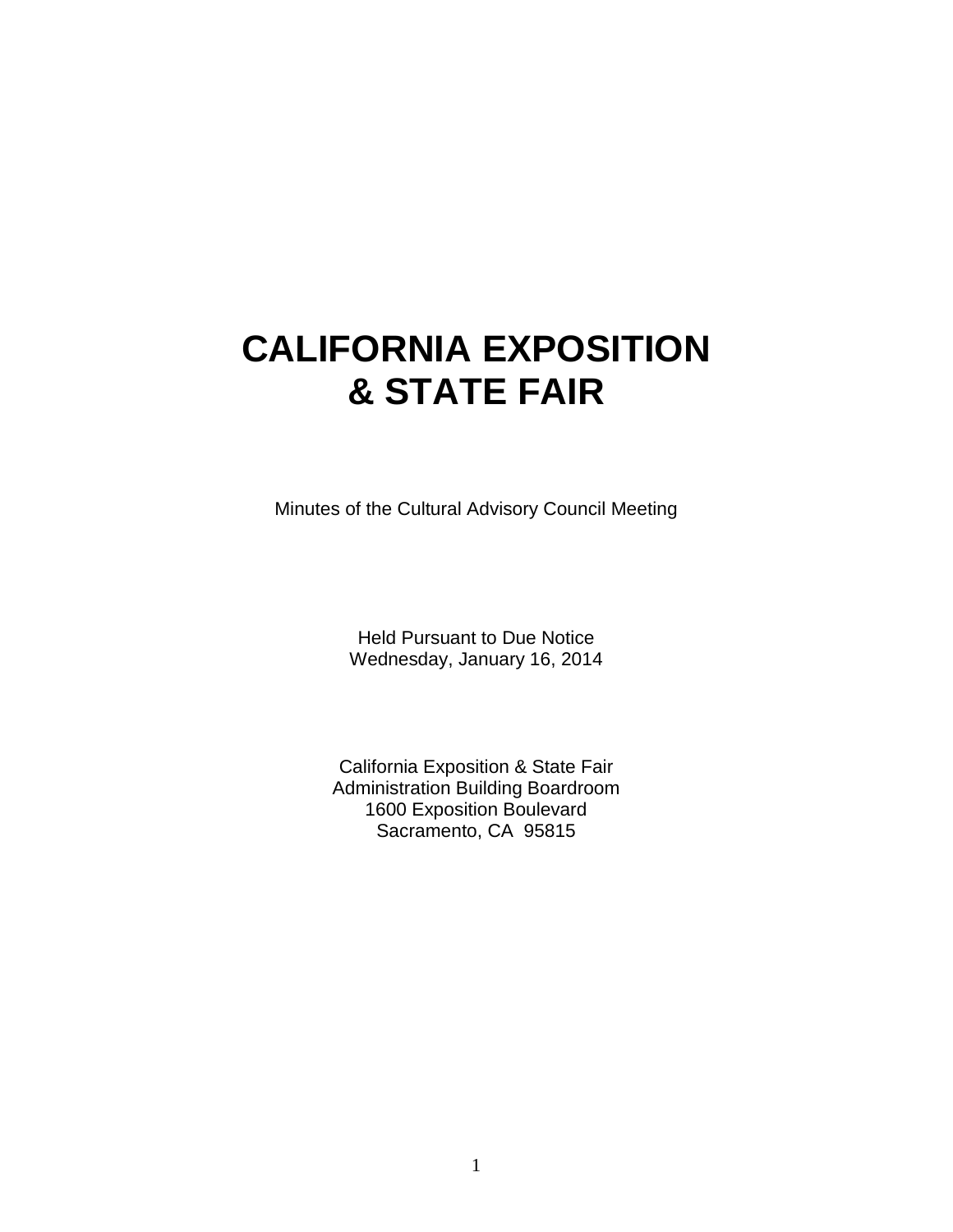## **Council Members Present:**

Rory Kaufman, Chair Stephanie Nguyen, Vice Chair Letitia P. Earl Mona Foster Rosemary C. Jones Indi Kallirai Jackie Morrison-Henderson, alternate Cat Noa Adrian Perez, alternate Julie Radke

#### **Council Members Absent:**

Angel Nazir

#### **Board Members and Staff Present:**

Rick Pickering, Chief Executive Officer Carrie Wright, Program Director & Council Liaison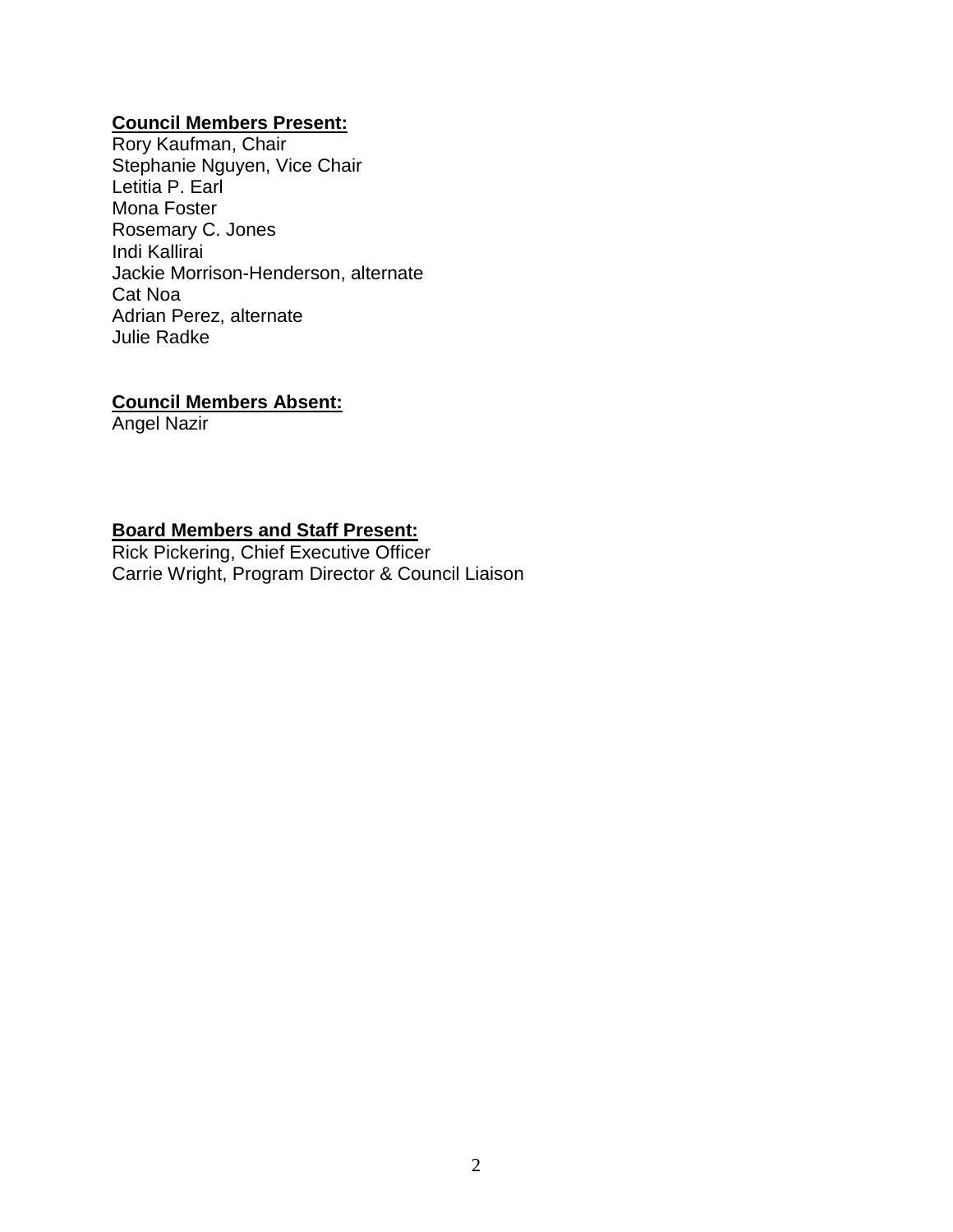## **1. CALL TO ORDER**

The meeting was called to order by Chair Rory Kaufman at 5:13 p.m.

# **2. ROLL CALL AND MEMBERS ABSENT**

Roll call was taken, quorum present.

# **3. MINUTES OF PREVIOUS MEETING**

**Motions** were made to approve the following Council Meeting Minutes:

- a. Council Meeting minutes from June 20, 2013 were moved and seconded (Jones/Kallirai) for approval. One abstention, **Motion carried.**
- b. Council Meeting minutes from September 19, 2013 were moved and seconded (Jones/Kallirai) for approval. One abstention, **Motion carried.**
- c. Council Meeting minutes from October 16, 2013 were moved and seconded (Kallirai/Jones) for approval. One abstention, **Motion carried.**
- d. Council Meeting minutes from October 17, 2013 were moved and seconded (Jones/Radke) for approval. One abstention, **Motion carried.**
- e. Council Meeting minutes from December 4, 2013 were moved and seconded (Nguyen/Perez) for approval. One abstention, **Motion carried.**

## **4. NEW BUSINESS**

- a. Elections
	- **Motion** was made to nominate Adrian Perez as Vice Chair (Nguyen/Kallirai). **Motion carried.**
	- **Motion** was made to nominate Indi Kallirai as Chair (Nguyen/Radke). Kallirai declined.
	- **Motion** was made to nominate Rory Kaufman as Chair (Foster/ Earl). **Motion carried.**